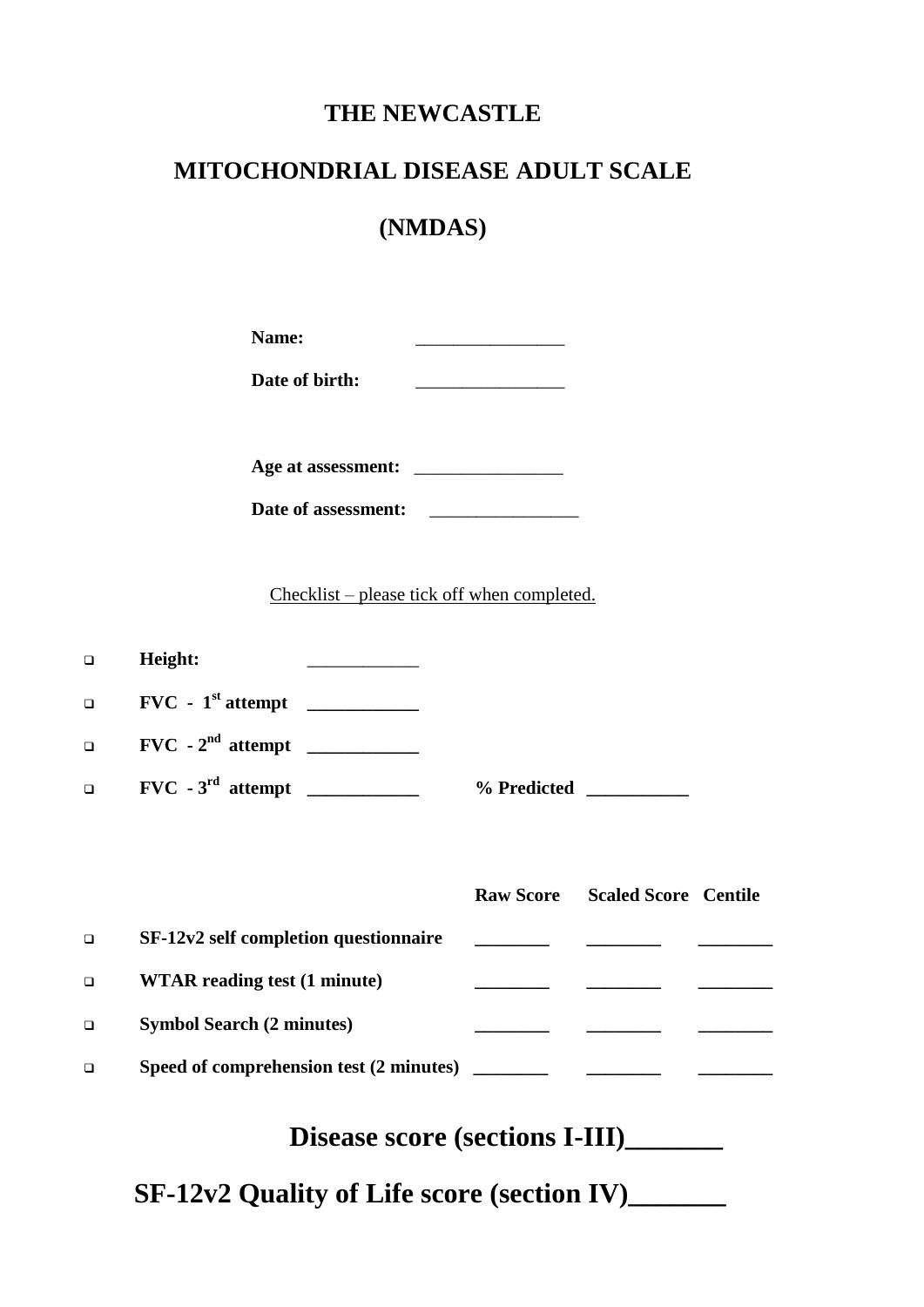## Section I- Current Function

Rate function over the preceding **4 week period, according to patient and/or caregiver** interview only. The clinician's subjective judgement of functional ability should **not** be taken into account.

#### 1. **Vision** with usual glasses or contact lenses

- 0. Normal.
- 1. No functional impairment but aware of worsened acuities.
- 2. Mild difficulty with small print or text on television.
- 3. Moderate difficulty outside the home (eg bus numbers, road signs or shopping).
- 4. Severe difficulty recognising faces.
- 5. Unable to navigate without help (eg carer, dog, cane).

#### 2. **Hearing** with or without hearing aid

- 0. Normal.
- 1. No communication problems but aware of tinnitus **or** deterioration from prior 'normal' hearing.
- 2. Mild deafness (eg missing words in presence of background noise). **Fully** corrected with hearing aid.
- 3. Moderate deafness (eg regularly requiring repetition). **Not fully** corrected with hearing aid.
- 4. Severe deafness poor hearing even with aid (see 3 above).
- 5. End stage virtually no hearing despite aid. Relies heavily on non-verbal communication (eg lip reading) **or** has cochlear implant.

#### 3. **Speech**

- 0. Normal.
- 1. Communication unaffected but patient or others aware of changes in speech patterns or quality.
- 2. Mild difficulties usually understood and **rarely** asked to repeat things.
- 3. Moderate difficulties poorly understood by strangers and **frequently** asked to repeat things.
- 4. Severe difficulties poorly understood by family or friends.
- 5. Not understood by family or friends. Requires communication aid.

#### 4. **Swallowing**

- 0. Normal.
- 1. Mild sensation of solids 'sticking' (occasional).
- 2. Sensation of solids 'sticking' (most meals) **or** need to modify diet (eg avoidance of steak/salad).
- 3. Difficulty swallowing solids affecting meal size or duration. Coughing, choking **or** nasal regurgitation infrequent (1 to 4 times per month) but more than peers.
- 4. Requires adapted diet regular coughing, choking, **or** nasal regurgitation (more than once per week).
- 5. Requiring enteral feeding (eg PEG).

#### 5. **Handwriting**

- 0. Normal.
- 1. Writing speed unaffected but aware of increasing untidiness.
- 2. Mild Has to write slower to maintain tidiness/legibility.
- 3. Moderate Handwriting takes at least twice as long **or** resorts to printing (must previously have used joined writing).
- 4. Severe Handwriting mostly illegible. Printing very slow and untidy (eg 'THE BLACK CAT' takes in excess of 30 seconds).
- 5. Unable to write. No legible words.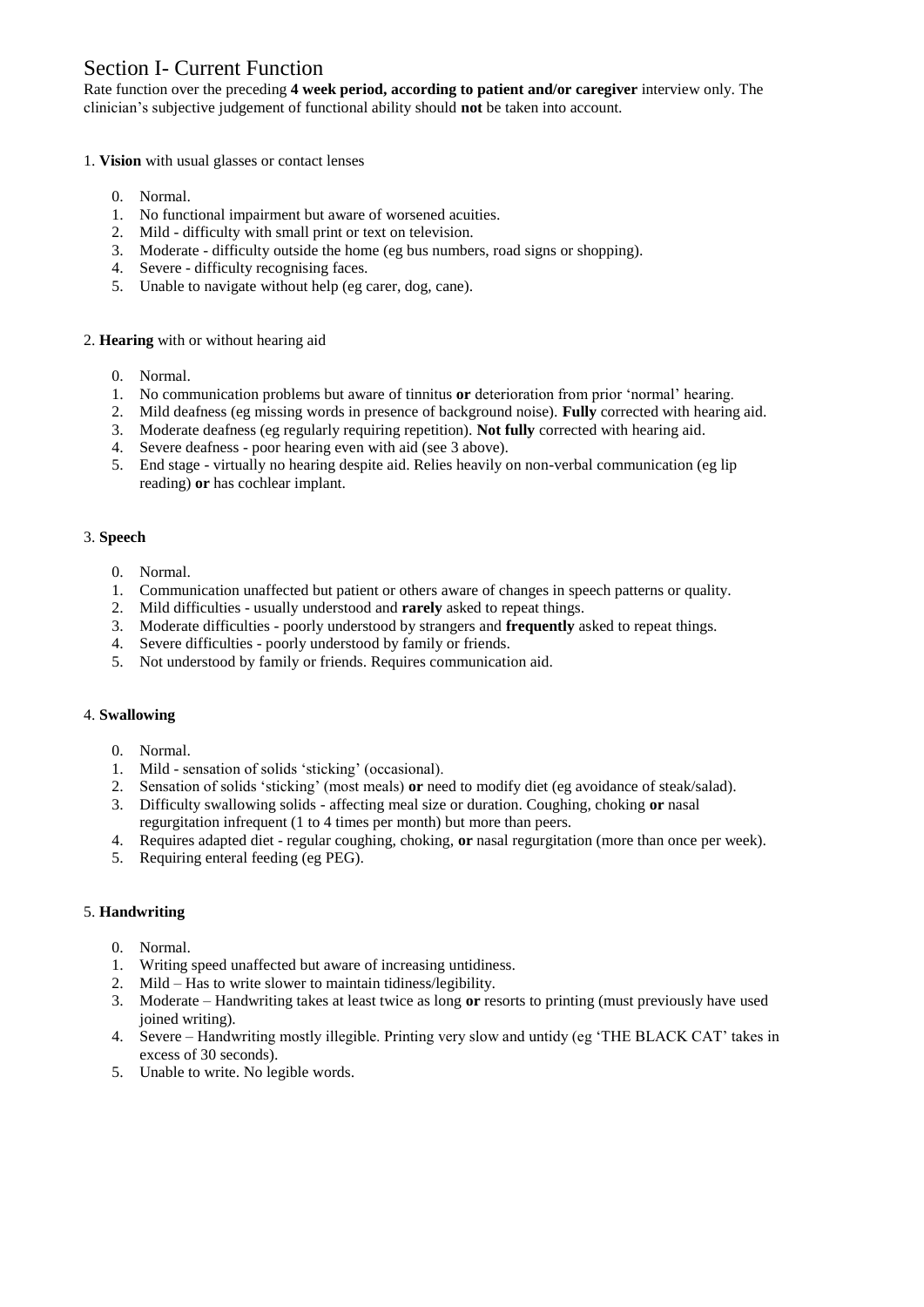6. **Cutting food and handling utensils** (irrespective of contributory factors – eg weakness, coordination, cognitive function etc. This is also true for questions 7-10)

- 0. Normal.
- 1. Slightly slow and/or clumsy but **minimal** effect on meal duration.
- 2. Slow and/or clumsy with extended meal duration, but no help required.
- 3. Difficulty cutting up food and inaccuracy of transfer pronounced. Can manage alone but avoids problem foods (eg peas) or carer typically offers minor assistance (eg cutting up steak).
- 4. Unable to cut up food. Can pass food to mouth with great effort or inaccuracy. Resultant intake minimal. Requires major assistance.
- 5. Needs to be fed.

#### 7. **Dressing**

- 0. Normal.
- 1. Occasional difficulties (eg shoe laces, buttons etc) but no real impact on time or effort taken to dress.
- 2. Mild Dressing takes longer and requires more effort than expected at the patient's age. No help required.
- 3. Moderate Can dress unaided but takes at least twice as long and is a major effort. Carer typically helps with difficult tasks such as shoe laces or buttons.
- 4. Severe Unable to dress without help but some tasks completed unaided.
- 5. Needs to be dressed.

#### 8. **Hygiene**

- 0. Normal.
- 1. Occasional difficulties only but no real impact on time or effort required.
- 2. Mild hygienic care takes longer but quality unaffected.
- 3. Moderate bathes and showers alone with difficulty **or** needs bath chair / modifications. Dextrous tasks (eg brushing teeth, combing hair) performed poorly.
- 4. Severe unable to bathe or shower without help. Major difficulty using toilet alone. Dextrous tasks require help.
- 5. Dependent upon carers to wash, bathe, and toilet.

#### 9. **Exercise Tolerance**

- 0. Normal.
- 1. Unlimited on flat symptomatic on inclines or stairs.
- 2. Able to walk < 1000m on the flat. Restricted on inclines or stairs rest needed after 1 flight (12 steps).
- 3. Able to walk < 500m on the flat. Rest needed after 8 steps on stairs.
- 4. Able to walk < 100m on the flat. Rest needed after 4 steps on stairs.
- 5. Able to walk < 25m on the flat. Unable to do stairs alone.

#### 10. **Gait stability**

- 0. Normal.
- 1. Normal gait occasional difficulties on turns, uneven ground, or if required to balance on narrow base.
- 2. Gait reasonably steady. Aware of impaired balance. **Occasionally** off balance when walking.
- 3. Unsteady gait. **Always** off balance when walking. **Occasional** falls. Gait steady with support of stick or person.
- 4. Gait grossly unsteady without support. **High likelihood** of falls. Can only walk short distances (< 10m) without support.
- 5. Unable to walk without support. Falls on standing.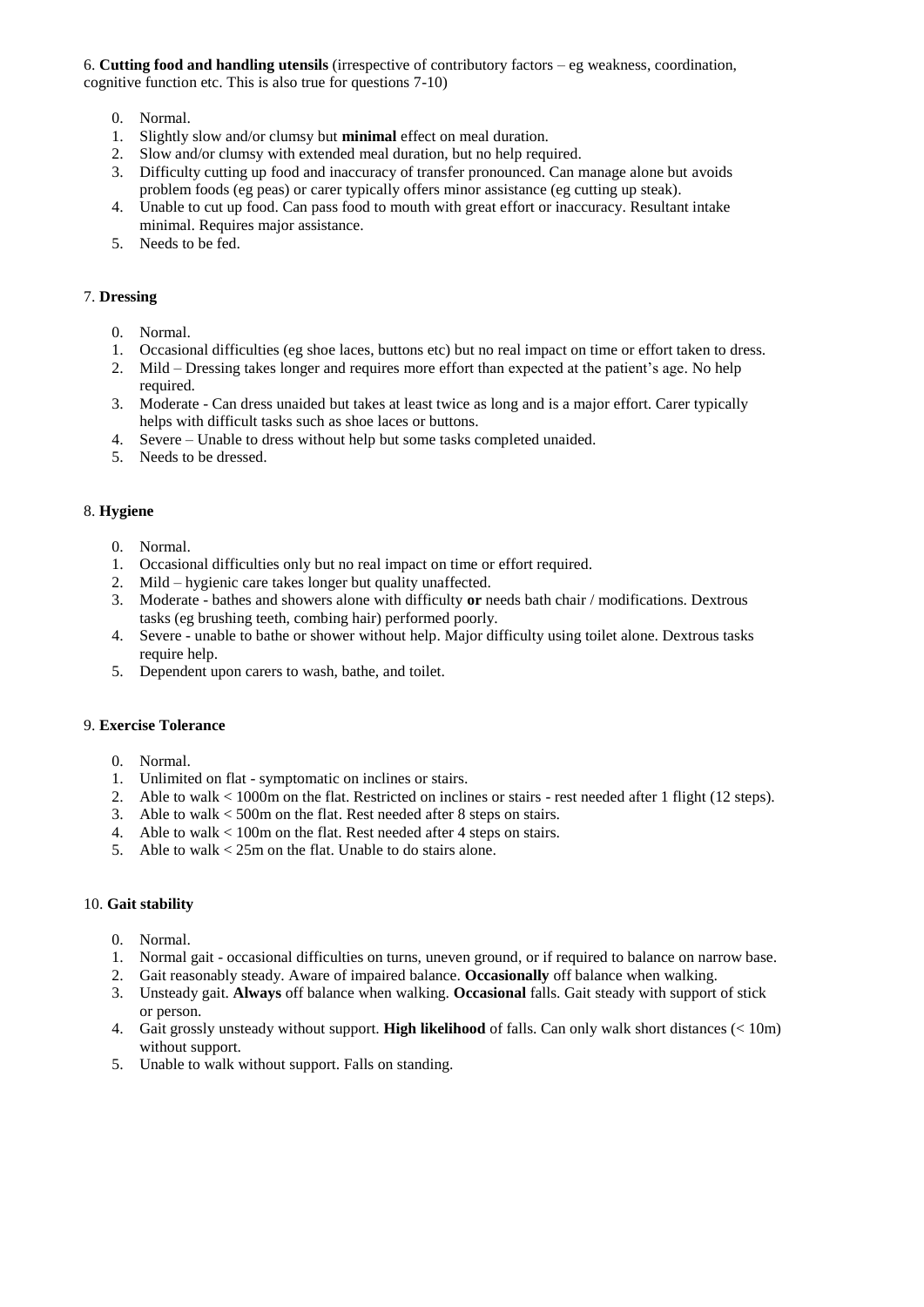## Section II – System Specific Involvement

Rate function according to patient and/or caregiver interview and consultation with the medical notes. Each inquiry should take into account the situation for the preceding **12 month period** only, unless otherwise stated in the question.

#### 1. **Psychiatric**

- 0. None.
- 1. Mild & transient (eg reactive depression) lasting **less** than 3 months.
- 2. Mild & persistent (lasting **more** than 3 months) **or** recurrent. Patient has consulted GP.
- 3. Moderate & warranting specialist treatment (e.g. from a psychiatrist) eg. bipolar disorder or depression with vegetative symptoms (insomnia, anorexia, abulia etc).
- 4. Severe (eg self harm psychosis etc).
- 5. Institutionalised or suicide attempt.

2. **Migraine Headaches** During **the last 3 months**, how many days have headaches prevented the patient from functioning normally at school, work, or in the home?

- 0. No past history.
- 1. Asymptomatic but past history of migraines.
- 2. One day per month.
- 3. Two days per month.
- 4. Three days per month.
- 5. Four days per month or more.

#### 3. **Seizures**

- 0. No past history.
- 1. Asymptomatic but past history of epilepsy.
- 2. Myoclonic or simple partial seizures only.
- 3. Multiple absence, complex partial, or myoclonic seizures affecting function **or** single generalised seizure.
- 4. Multiple generalised seizures.
- 5. Status epilepticus.

4. **Stroke-like episodes** (exclude focal deficits felt to be of vascular aetiology)

- 0. None.
- 1. Transient focal sensory symptoms only (**less** than 24 hours).
- 2. Transient focal motor symptoms only (**less** than 24 hours).
- 3. Single stroke-like episode affecting one hemisphere (**more** than 24 hours).
- 4. Single stroke-like episode affecting both hemispheres (**more** than 24 hours).
- 5. Multiple stroke-like episodes (**more** than 24 hours each).

#### 5. **Encephalopathic Episodes**

- 0. No past history.
- 1. Asymptomatic **but** past history of encephalopathy.
- 2. Mild single episode of personality or behavioural change but retaining orientation in time/place/person.
- 3. Moderate single episode of confusion or disorientation in time, place or person.
- 4. Severe multiple moderate episodes (as above) **or** emergency hospital admission due to encephalopathy **without** associated seizures or stroke-like episodes.
- 5. Very severe in association with seizures, strokes or gross lactic acidaemia.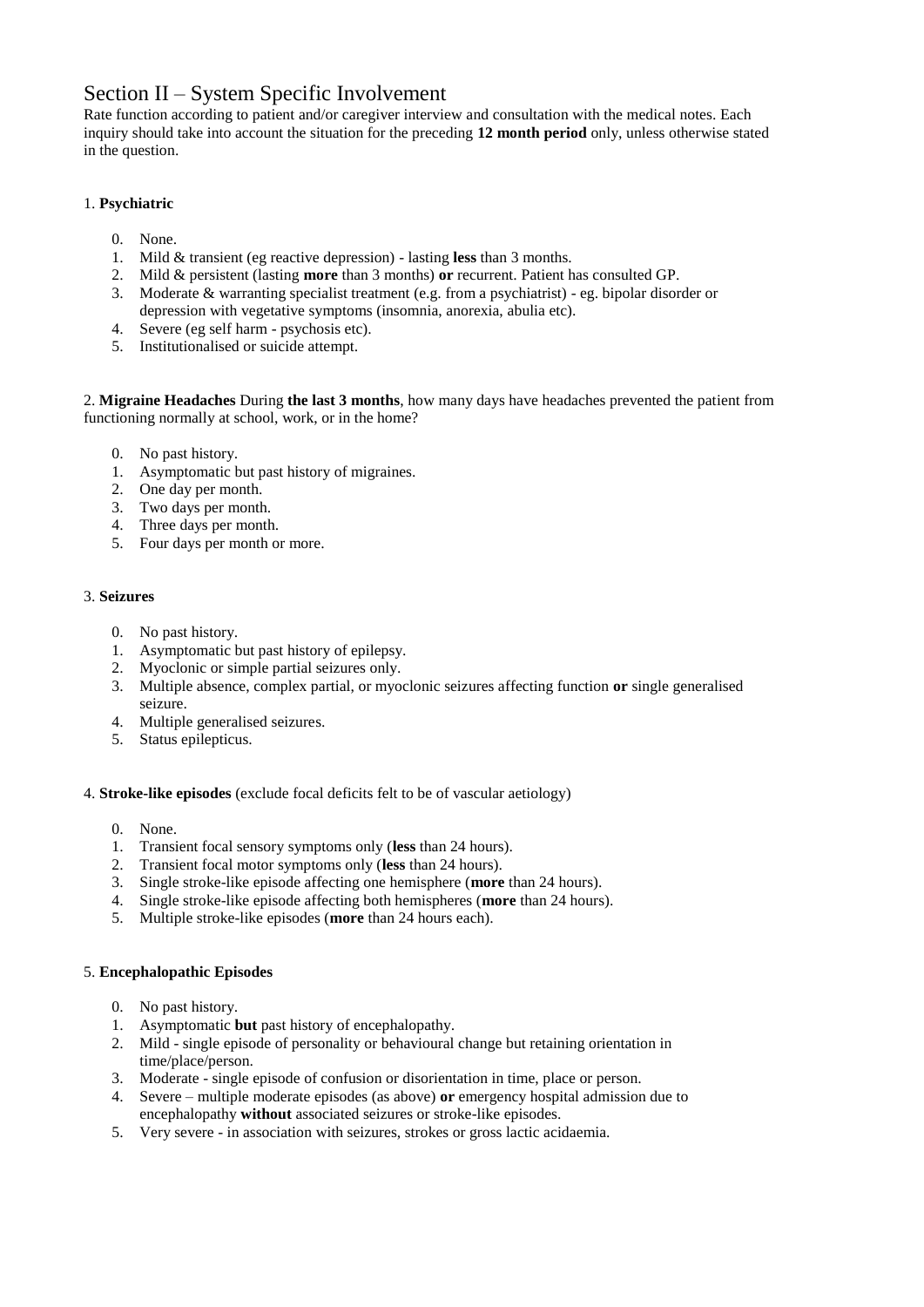#### 6. **Gastro-intestinal symptoms**

- 0. None.
- 1. Mild constipation only **or** past history of bowel resection for dysmotility.
- 2. Occasional symptoms of 'irritable bowel' (pain, bloating or diarrhoea) with long spells of normality.
- 3. Frequent symptoms (as above) most weeks **or** severe constipation with bowels open less than once/week **or** need for daily medications.
- 4. Dysmotility requiring admission **or** persistent and/or recurrent anorexia/vomiting/weight loss.
- 5. Surgical procedures **or** resections for gastrointestinal dysmotility.

#### 7. **Diabetes mellitus**

- 0. None.
- 1. Past history of gestational diabetes or transient glucose intolerance related to intercurrent illness.
- 2. Impaired glucose tolerance (in absence of intercurrent illness).
- 3. NIDDM (diet).
- 4. NIDDM (tablets).
- 5. DM requiring insulin (irrespective of treatment at onset).

#### 8. **Respiratory muscle weakness**

- 0. FVC normal ( $\geq$  85% predicted).
- 1. FVC < 85% predicted.
- 2. FVC < 75% predicted.
- 3.  $FVC < 65\%$  predicted.
- 4. FVC < 55% predicted.
- 5. FVC < 45% predicted **or** ventilatory support for over 6 hours per 24 hr period (**not** for OSA alone).

#### 9. **Cardiovascular system**

- 0. None.
- 1. Asymptomatic ECG change.
- 2. Asymptomatic LVH on echo **or** non-sustained brady/tachyarrhythmia on ECG.
- 3. Sustained or **symptomatic** arrhythmia, LVH **or** cardiomyopathy. Dilated chambers **or** reduced function on echo. Mobitz II AV block or greater.
- 4. Requires pacemaker, defibrillator, arrhythmia ablation, **or** LVEF < 35% on echocardiogram.
- 5. Symptoms of left ventricular failure **with** clinical and/or x-ray evidence of pulmonary oedema **or** LVEF < 30% on echocardiogram.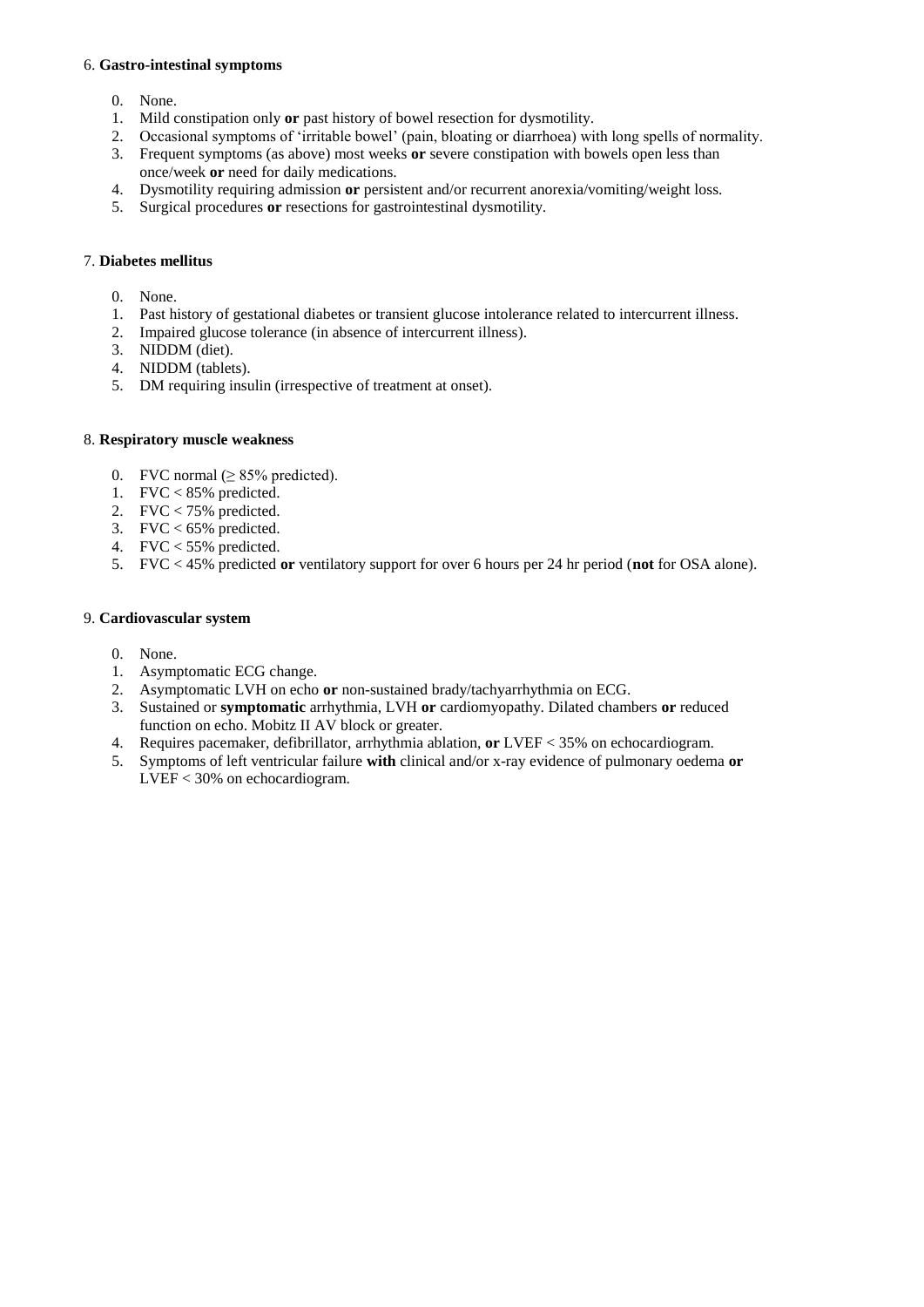### Section III – Current Clinical Assessment

Rate current status according to examination performed at **the time of** assessment

#### 1. **Visual acuity** with usual glasses, contact lenses or pinhole.

- 0.  $\text{CSD} \le 12$  (ie normal vision 6/6, 6/6 or better).
- 1.  $CSD \le 18$  (eg 6/9, 6/9).<br>2.  $CSD \le 36$  (eg 6/12, 6/24)
- 
- 3. CSD **≤ 60** (eg 6/24, 6/36).
- 2.  $\text{CSD} \le 36$  (eg 6/12, 6/24).<br>
3.  $\text{CSD} \le 60$  (eg 6/24, 6/36).<br>
4.  $\text{CSD} \le 96$  (eg 6/60, 6/36).<br>
5.  $\text{CSD} \ge 120$  (eg 6/60, 6/60 or) 4.  $CSD \le 96$  (eg 6/60, 6/36).<br>5.  $CSD \ge 120$  (eg 6/60, 6/60 or
- 5. CSD **≥ 120** (eg 6/60, 6/60 **or worse**).

#### 2. **Ptosis**

- 0. None.
- 1. Mild ptosis not obscuring **either** pupil.
- 2. Unilateral ptosis obscuring **<** 1/3 of pupil.
- 3. Bilateral ptosis obscuring **<** 1/3 **or** unilateral ptosis obscuring **>** 1/3 of pupil **or** prior unilateral surgery.
- 4. Bilateral ptosis obscuring > 1/3 of pupils **or** prior bilateral surgery.
- 5. Bilateral ptosis obscuring >2/3 of pupils **or** >1/3 of pupils **despite** prior bilateral surgery.

#### 3. **Chronic Progressive External Ophthalmoplegia**

- 0. None.
- 1. Some restriction of eye movement (any direction). Abduction complete.
- 2. Abduction of worst eye incomplete.
- 3. Abduction of worst eye below 60% of normal.
- 4. Abduction of worst eye below 30% of normal.
- 5. Abduction of worst eye minimal (flicker).

#### 4. **Dysphonia/Dysarthria**

- 0. None.
- 1. Minimal noted on examination only.
- 2. Mild clear impairment but easily understood.
- 3. Moderate some words poorly understood and infrequent repetition needed.
- 4. Severe many words poorly understood and frequent repetition needed.
- 5. Not understood. Requires communication aid.

#### 5**. Myopathy**

- 0. Normal.
- 1. Minimal reduction in hip flexion and/or shoulder abduction **only** (eg MRC 4+/5).
- 2. Mild but clear proximal weakness in hip flexion and shoulder abduction (MRC 4/5). Minimal weakness in elbow flexion and knee extension (MRC 4+/5 - both examined with joint at 90 degrees).
- 3. Moderate proximal weakness including elbow flexion & knee extension (MRC 4/5 or 4 -/5) **or** difficulty rising from a 90 degree squat.
- 4. Waddling gait. **Unable** to rise from a 90 degree squat (=a chair) unaided.
- 5. Wheelchair dependent **primarily** due to proximal weakness.